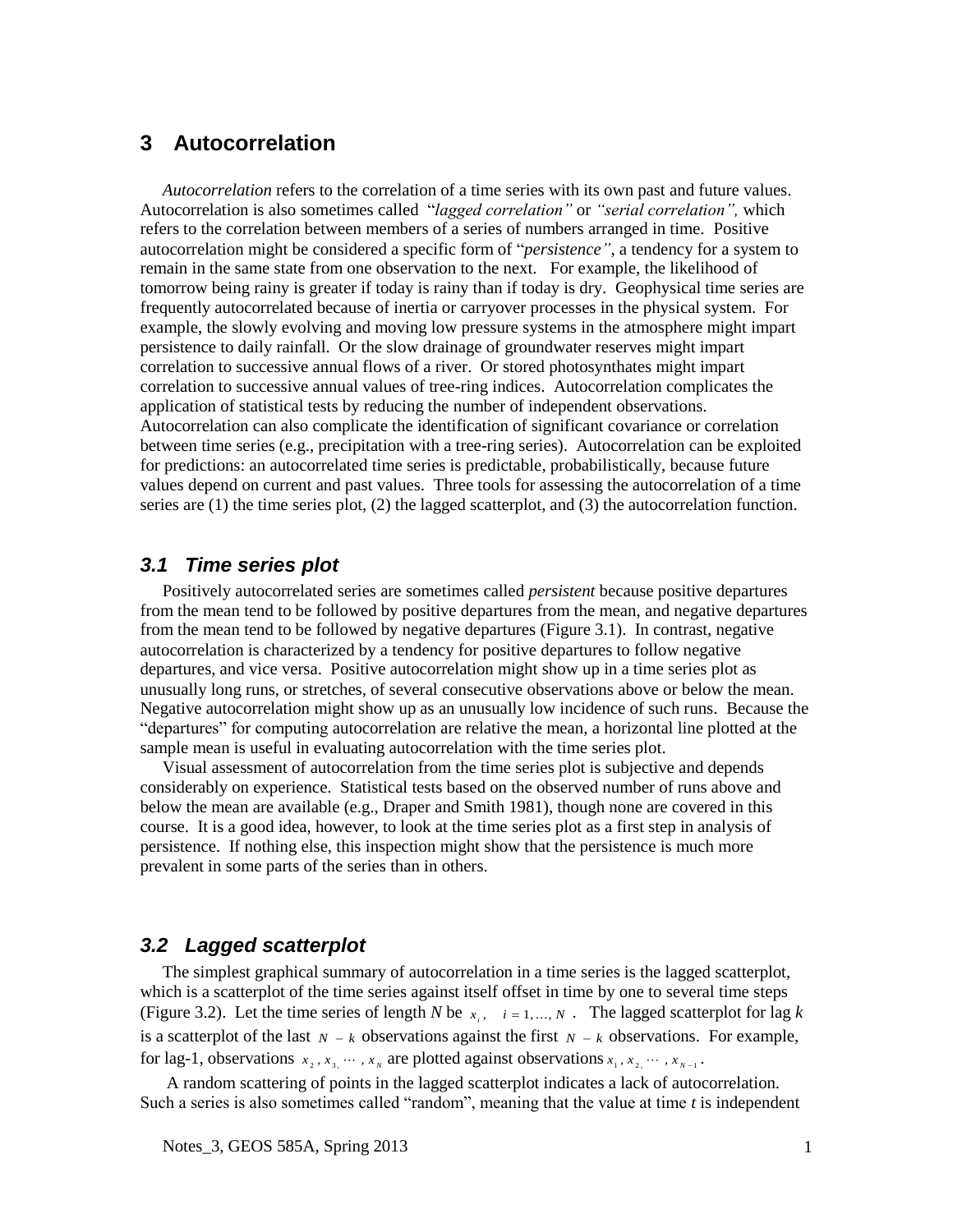of the value at other times. Alignment from lower left to upper right in the lagged scatterplot indicates positive autocorrelation. Alignment from upper left to lower right indicates negative autocorrelation.





**Figure 3.2. Lagged scatterplots of tree-ring series MEAF. These are scatterplots of the series in Figure 3.1 with itself offset by 1, 2, 3 and 4 years. Annotated above a plot is the correlation coefficient, the sample size, and the threshold level of correlation needed to reject the null hypothesis of zero population correlation with 95 percent significance (α=0.05). The threshold is exceeded at lags 1, 2, and 4, but not at lag 3. At an offset of 3 years, the juxtaposition of high-growth 1999 with low-growth 2002 exerts high influence (point in red rectangle).**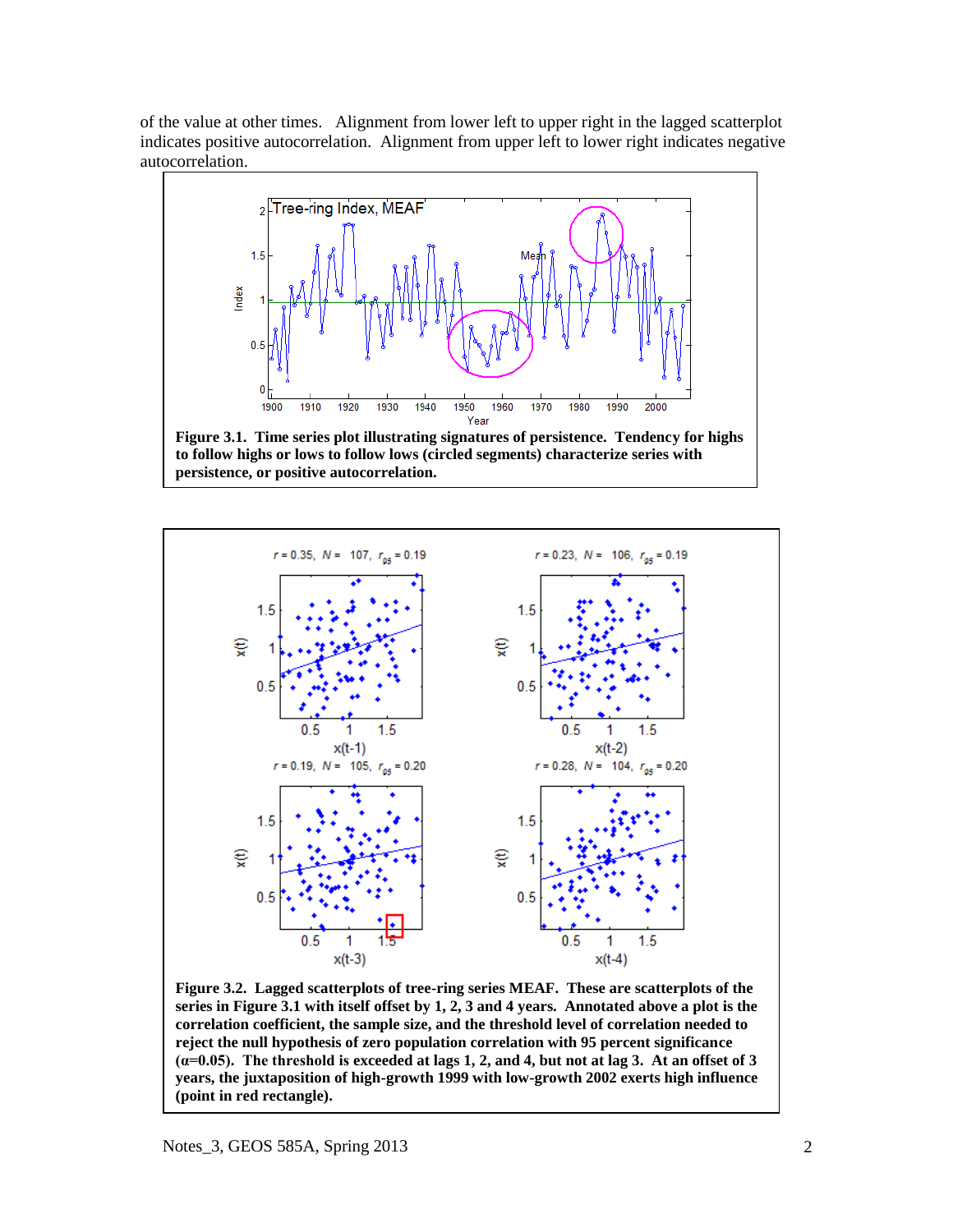An attribute of the lagged scatterplot is that it can display autocorrelation regardless of the form of the dependence on past values. An assumption of linear dependence is not necessary. An organized curvature in the pattern of dots might suggest nonlinear dependence between timeseparated values. Such nonlinear dependence might not be effectively summarized by other methods (e.g., the autocorrelation function [acf], which is described later). Another attribute is that the lagged scatterplot can show if the autocorrelation is characteristic of the bulk of the data or is driven by one or more outliers. The scatter plot in Figure 3.2 for lag-3 (lower left plot), for example, has a distinct lower-left to upper-right slant supporting positive lag-3 autocorrelation, but an outlier (highlighted) probably keeps the lag-3 autocorrelation from reaching statistical significance. Influence of outliers would not be detectable from the acf alone.

*Fitted line.* A straight line can be fit to the points in a lagged scatterplot to facilitate evaluation linearity and strength of relationship of current with past values. A series of lagged scatterplots at increasing lags (e.g.,  $k = 1, 2, \dots 8$ ) helps in assessing whether dependence is restricted to one or more lags.

*Correlation coefficient and 95% significance level.* The correlation coefficient for the scatterplot summarizes the strength of the **linear** relationship between present and past values. It is helpful to compare the computed correlation coefficient with critical level of correlation required to reject the null hypothesis that the sample comes from a population with zero correlation at the indicated lag. If a time series is completely random, and the sample size is large, the lagged-correlation coefficient is approximately normally distributed with mean 0 and variance 1/*N* (Chatfield 2004). It follows that the approximate threshold, or critical, level of correlation for 95% significance ( $\alpha = 0.05$ ) is  $r_{.95} = 0 \pm 2 / \sqrt{N}$ , where *N* is the sample size. Accordingly, the required level of correlation for "significance" becomes very small at large sample size (Figure 3.3).



**coefficient (95 percent significance) as a function of sample size. The critical level drops from r=0.20 for a sample size of 100 to r=0.02 for a sample size of 10,000.** 

## *3.3 Autocorrelation function (correlogram)*

An important guide to the persistence in a time series is given by the series of quantities called the sample autocorrelation coefficients, which measure the correlation between observations at different times. The set of autocorrelation coefficients arranged as a function of separation in time is the sample autocorrelation function, or the acf. An analogy can be drawn between the autocorrelation coefficient and the productmoment correlation coefficient. Assume *N*  pairs of observations on two variables *x* and *y*. The correlation coefficient between *x* and *y* is given by

$$
r = \frac{\sum (x_i - \overline{x})(y_i - \overline{y})}{\left[\sum (x_i - \overline{x})^2\right]^{1/2} \left[\sum (y_i - \overline{y})^2\right]^{1/2}}
$$
(1)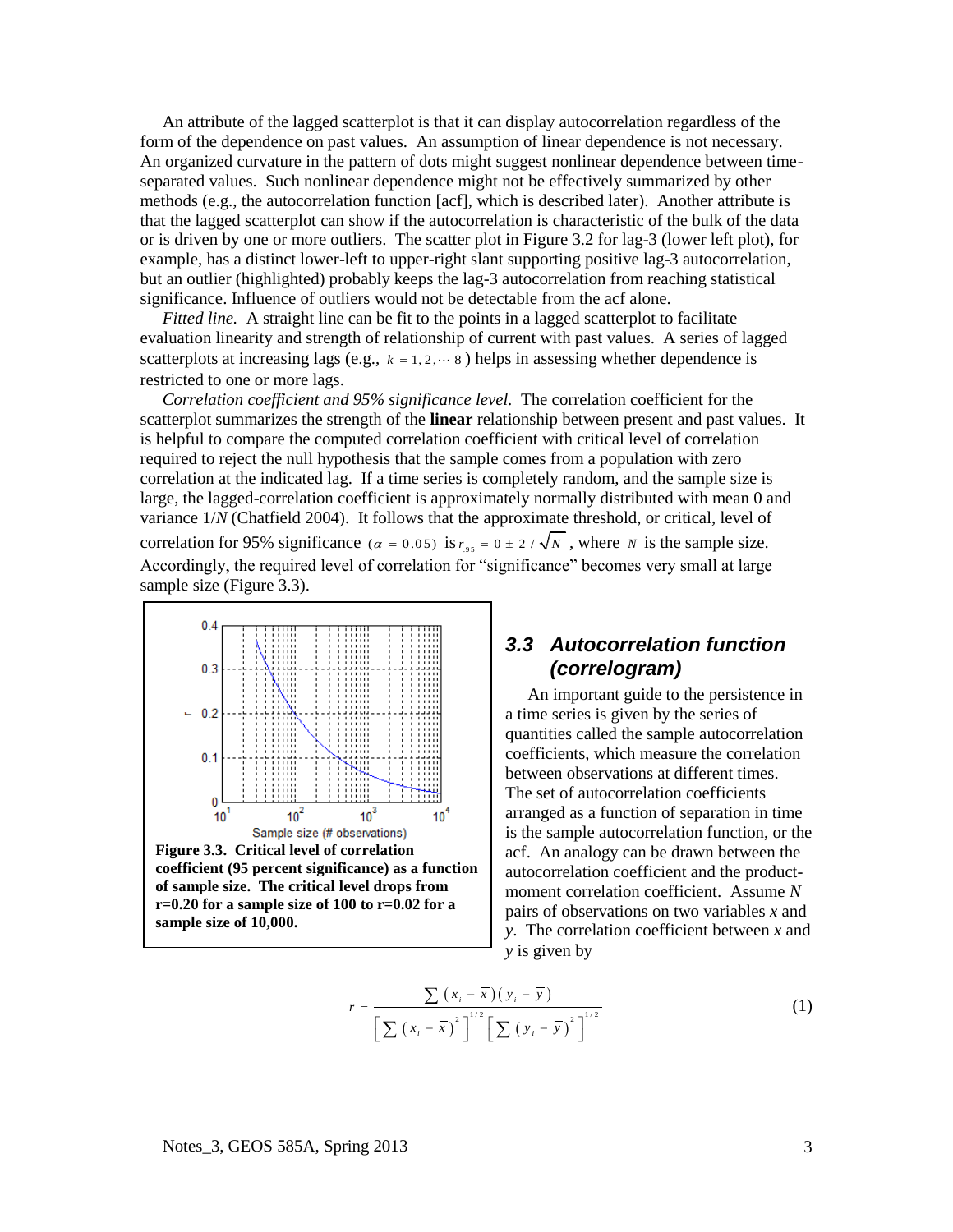where the summations are over the *N* observations.

A similar idea can be applied to time series for which successive observations are correlated. Instead of two different time series, the correlation is computed between one time series and the same series lagged by one or more time units. For the first-order autocorrelation, the lag is one time unit. The first-order autocorrelation coefficient is the simple correlation coefficient of the first  $N-1$  observations,  $x_i$ ,  $t = 1, 2, ..., N-1$  and the next  $N-1$  observations,  $x_i$ ,  $t = 2, 3, ..., N$ . The correlation between  $x_i$  and  $x_{i+1}$  is given by

$$
r_{1} = \frac{\sum_{t=1}^{N-1} (x_{t} - \overline{x}_{(1)}) (x_{t+1} - \overline{x}_{(2)})}{\left[\sum_{t=1}^{N-1} (x_{t} - \overline{x}_{(1)})^{2}\right]^{1/2} \left[\sum_{t=2}^{N} (x_{t} - \overline{x}_{(2)})^{2}\right]^{1/2}}
$$
(2)

where  $\bar{x}_{(1)}$  is the mean of the first  $N-1$  observations and  $\bar{x}_{(2)}$  is the mean of the last  $N - 1$  observations. As the correlation coefficient given by (2) measures correlation between successive observations, it is called the autocorrelation coefficient or serial correlation coefficient.

For *N* reasonably large, the denominator in equation (2) can be simplified by approximation. First, the difference between the sub-period means  $\overline{x}_{(1)}$  and  $\overline{x}_{(2)}$  can be ignored. Second, the difference between summations over observations 1 to N-1 and 2 to N can be ignored. Accordingly,  $r_1$  can be approximated by

$$
r_{1} = \frac{\sum_{i=1}^{N-1} (x_{i} - \overline{x})(x_{i+1} - \overline{x})}{\sum_{i=1}^{N} (x_{i} - \overline{x})^{2}}
$$
(3)

where 1 *N*  $\sum_{t=1}^{\infty}$  $\overline{x}$  =  $\sum x$  $=\sum_{i=1}^{\infty} x_i$  is the overall mean.

Equation (3) can be generalized to give the correlation between observations separated by *k* time steps:

$$
r_{k} = \frac{\sum_{i=1}^{N-k} (x_{i} - \overline{x})(x_{i+k} - \overline{x})}{\sum_{i=1}^{N} (x_{i} - \overline{x})^{2}}
$$
(4)

The quantity  $r_k$  is called the autocorrelation coefficient at lag *k*. The plot of the autocorrelation function as a function of lag is also called the *correlogram.*

*Link between acf and lagged scatterplot.* The correlation coefficients for the lagged scatterplots at lags  $k = 1, 2, \ldots$  are equivalent to the acf values at lags  $1, \ldots, 8$ .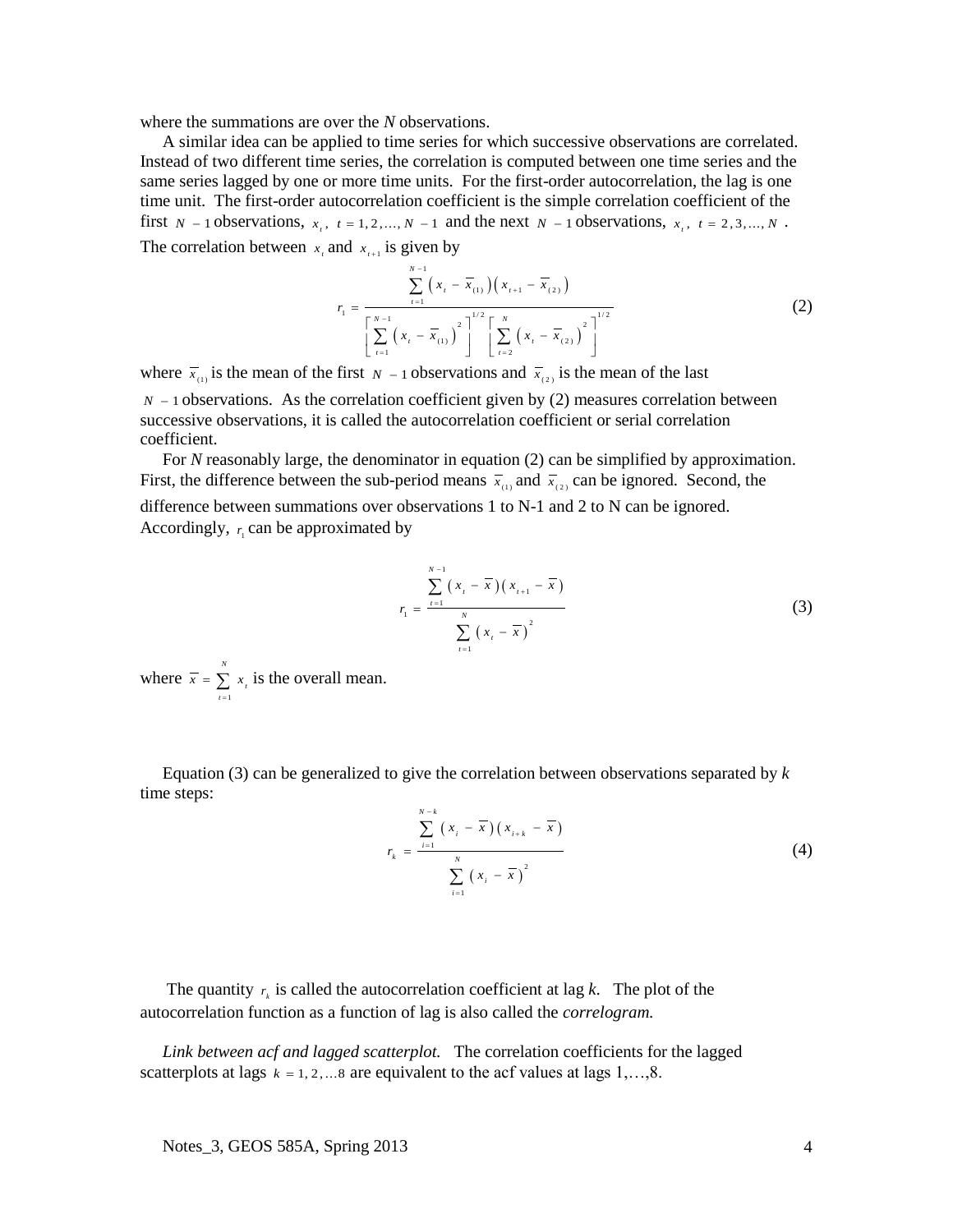*Link between acf and autocovariance function (acvf).* Recall that the variance is the average squared departure from the mean. By analogy the autocovariance of a time series is defined as the average product of departures at times *t* and *t+k* 

$$
c_{k} = \frac{1}{N} \sum_{t=1}^{N-k} (x_{t} - \overline{x})(x_{t+k} - \overline{x})
$$
 (5)

where  $c_k$  is the autocovariance coefficient at lag *k*. The autocovariance at lag zero,  $c_0$ , is the variance. By combining equations  $(4)$  and  $(5)$ , the autocorrelation at lag k can be written in terms of the autocovariance:

$$
r_k = c_k / c_0 \tag{6}
$$

*Alternative equation for autocovariance function.* Equation (5) is a biased (though asymptotically unbiased) estimator of the population covariance. The acvf is sometimes computed with the alternative equation

$$
c_{k} = \frac{1}{(N-k)} \sum_{t=1}^{N-k} (x_{t} - \overline{x})(x_{t+k} - \overline{x})
$$
 (7)

The acvf by (7) has a lower bias than the acvf by (5), but is conjectured to have a higher mean square error (Jenkins and Watts 1968, chapter 5).

#### *3.4 Testing for randomness with the correlogram*

The first question that can be answered with the correlogram is whether the series is random or not. For a random series, lagged values of the series are uncorrelated and we expect that  $r_k \equiv 0$ . It can be shown that if  $x_1,..., x_N$  are independent and identically distributed random variables with arbitrary mean, the expected value of  $r_k$  is

$$
E(r_k) = -1/N \tag{8}
$$

the variance of  $r_k$  is

$$
Var(r_{k}) \stackrel{\Box}{=} 1/N \tag{9}
$$

and  $r_k$  is asymptotically normally distributed under the assumption of weak stationarity. The 95% confidence limits for the correlogram can therefore be plotted at  $-1/N \pm 2/\sqrt{N}$ , and are often further approximated to  $0 \pm 2/\sqrt{N}$ . Thus, for example, if a series has length 100, the approximate 95% confidence band is  $\pm 2/\sqrt{100} = \pm 0.20$ . Any given  $r_k$  has a 5% chance of being outside the 95% confidence limits, so that one value outside the limits might be expected in a correlogram plotted out to lag 20 even if the time series is drawn from a random (not autocorrelated) population.

Factors that must be considered in judging whether a sample autocorrelation outside the confidence limits indicates an autocorrelated process or population are (1) how many lags are being examined, (2) the magnitude of  $r<sub>k</sub>$ , and (3) at what lag *k* the large coefficient occurs. A very large  $r_k$  is less likely to occur by chance than a smaller  $r_k$  barely outside the confidence bands. And a large  $r_k$  at a low lag (e.g.,  $k = 1$ ) is more likely to represent persistence in most physical systems than an isolated large  $r_k$  at some higher lag.

#### *3.5 Large-lag standard error*

While the confidence bands described above are horizontal lines above and below zero on the correlogram, the confidence bands you see in the assignment script may appear to be narrowest at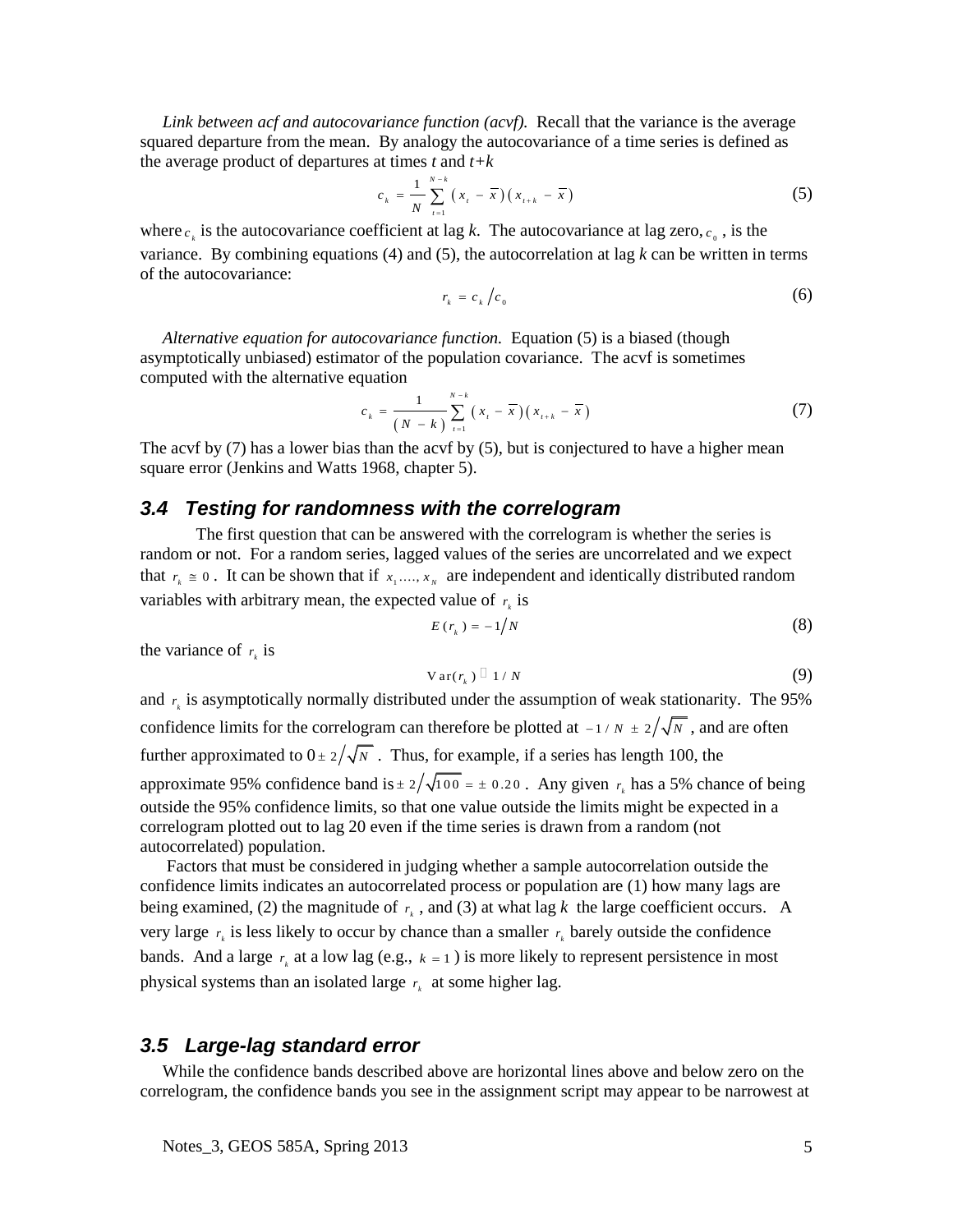lag 1 and to widen slightly at higher lags. That is because the confidence bands produced by the script are the so-called "large-lag" standard errors of  $r_k$  (Anderson 1976, p. 8). Successive values of  $r_k$  can be highly correlated, so that an individual  $r_k$  might be large simply because the value at the next lower lag,  $r_{k-1}$ , is large. This interdependence makes it difficult to assess just at how many lags the correlogram is significant. The large-lag standard error adjusts for the interdependence. The variance of  $r_k$ , with the adjustment, is given by

$$
Var(r_k) \sqsubseteq \frac{1}{N} \left( 1 + 2 \sum_{i=1}^{K} r_i^2 \right)
$$
 (10)

where  $K < k$ . The square root of the variance quantity given by (10) is called the *large-lag standard error* of  $r_k$  (Anderson 1976, p. 8). Comparison of (10) with (9) shows that the adjustment is due to the summation term, and that the variance of the autocorrelation coefficient at any given lag depends on the sample size as well as on the estimated autocorrelation coefficients at shorter lags. For example, the variance of the lag-3 autocorrelation coefficient,  $Var(r_3)$ , is greater than  $1/N$  by an amount that depends on the autocorrelation coefficients at lags 1 and 2. Likewise, the variance of the lag-10 autocorrelation coefficient,  $v_{\text{ar}}(r_s)$ , depends on the autocorrelation coefficients at lags 1-9. Assessment of the significance of lag-k autocorrelation by the large-lag standard error essentially assumes that the theoretical autocorrelation has "died out" by lag k, but does not assume that the lower-lag theoretical autocorrelations are zero (Box and Jenkins 1976, p. 35). Thus the null hypothesis is NOT that the series is random, as lower-lag autocorrelations in the generating process may be non-zero.

An example for a tree-ring index time series illustrates the slight difference between the confidence interval computed from the large-lag standard error and computed by the rough approximation  $\pm 2/\sqrt{N}$ , where N is the sample size (Figure 3.4). The alternative confidence intervals differ because the null hypotheses differ. Thus, the autocorrelation at lag 5, say, is judged significant under the null hypothesis that the series is random, but is not judged significant if the theoretical autocorrelation function is considered to not have died out until lag 5.



**intervals for MEAF tree-ring index, 1900-2007. Dotted line is**  simple approximate confidence interval at  $\pm$  2 /  $\sqrt{N}$  , where *N* is **the sample size. Dashed line is large-lag standard error.**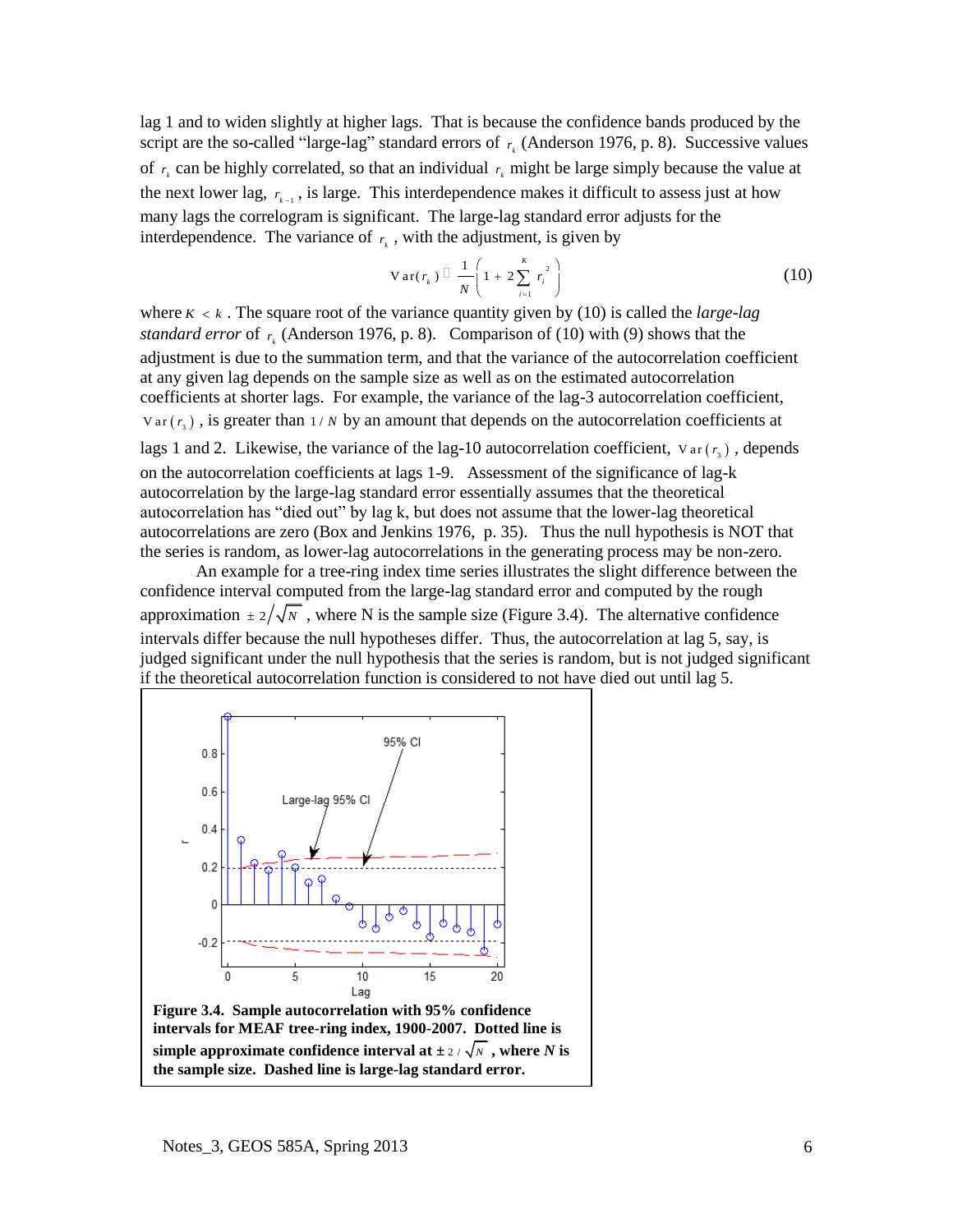## *3.6 Hypothesis test on r<sup>1</sup>*

The first-order autocorrelation coefficient is especially important because for physical systems dependence on past values is likely to be strongest for the most recent past. The first-order autocorrelation coefficient,  $r_1$ , can be tested against the null hypothesis that the corresponding population value  $\rho_1 = 0$ . The critical value of  $r_1$  for a given significance level (e.g., 95%) depends on whether the test is one-tailed or two-tailed. For the one-tailed hypothesis, the alternative hypothesis is usually that the true first-order autocorrelation is greater than zero:

$$
H_1: \quad \rho > 0 \tag{11}
$$

For the two-tailed test, the alternative hypothesis is that the true first-order autocorrelation is different from zero, with no specification of whether it is positive or negative:

$$
H_1: \quad \rho \neq 0 \tag{12}
$$

Which alternative hypothesis to use depends on the problem. If there is some reason to expect positive autocorrelation (e.g., with tree rings, from carryover food storage in trees), the one-sided test is best. Otherwise, the two-sided test is best.

For the one-sided test, the World Meteorological Organization recommends that the 95% significance level for  $r_1$  be computed by

$$
r_{1,\,95} = \frac{-1 + 1.645\sqrt{N - 2}}{N - 1} \tag{13}
$$

where *N* is the sample size.

More generally, following Salas et al. (1980), who refer to Andersen (1941), the probability limits on the correlogram of an independent series are

$$
r_{k}(95\%) = \frac{-1 + 1.645\sqrt{N - k - 1}}{N - k}
$$
 one sided  
\n
$$
r_{k}(95\%) = \frac{-1 \pm 1.96\sqrt{N - k - 1}}{N - k}
$$
 two sided

where *N* is the sample size and *k* is the lag. Equation (13) comes from substitution of  $k=1$  into equation (14).

#### *3.7 Effective Sample Size*

If a time series of length *N* is autocorrelated, the number of *independent* observations is fewer than  $N$ . Essentially, the series is not random in time, and the information in each observation is not totally separate from the information in other observations. The reduction in number of independent observations has implications for hypothesis testing.

Some standard statistical tests that depend on the assumption of random samples can still be applied to a time series despite the autocorrelation in the series. The way of circumventing the problem of autocorrelation is to adjust the sample size for autocorrelation. The number of independent samples after adjustment is fewer than the number of observations of the series. Below is an equation for computing so-called "effective" sample size, or sample size adjusted for autocorrelation. More on the adjustment can be found elsewhere (WMO 1966; Dawdy and Matalas 1964). The equation was derived based on the assumption that the autocorrelation in the series represents *first-order* autocorrelation (dependence on lag-1 only). In other words, the governing process is *first-order autoregressive*, or *Markov*. Computation of the effective sample